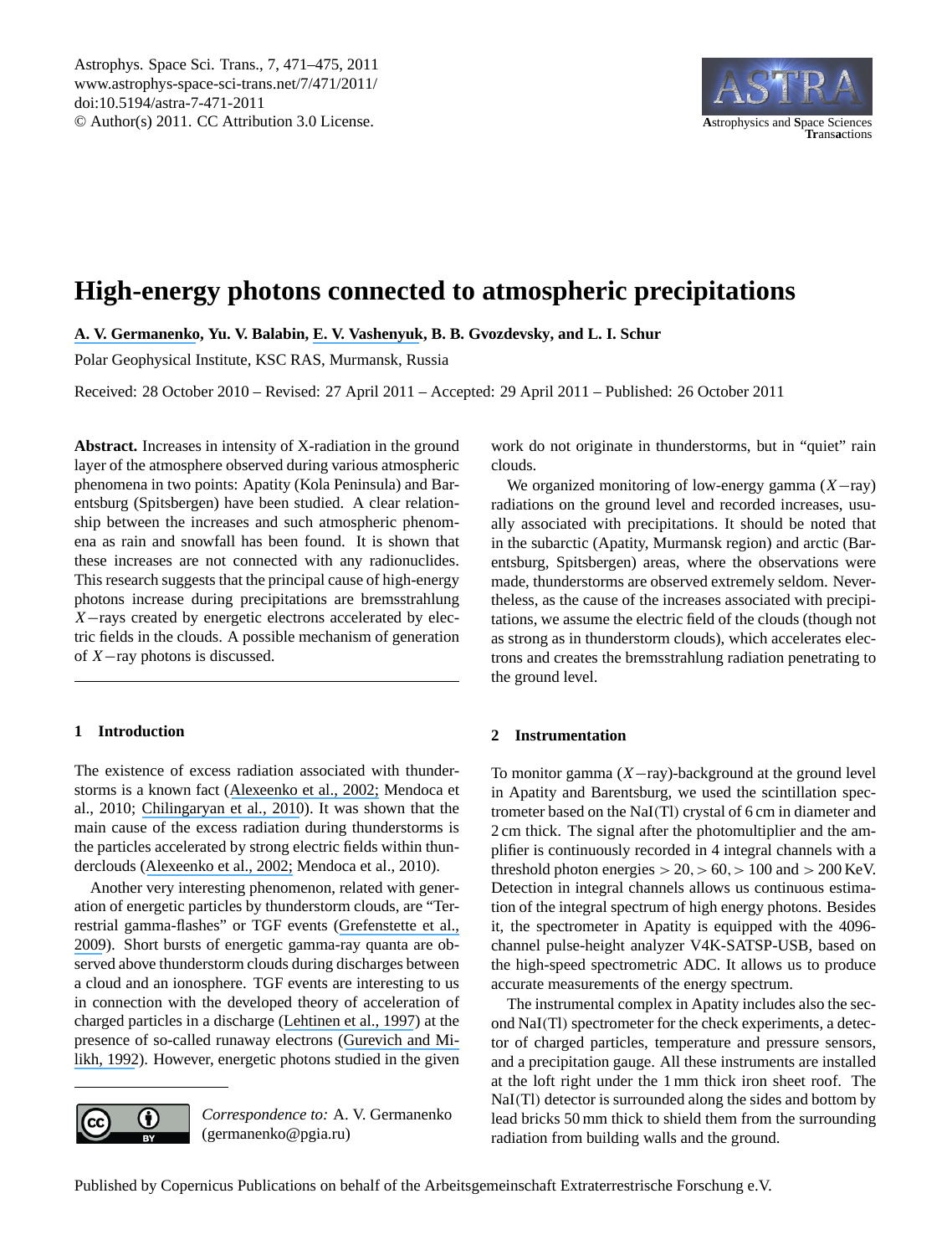

**Fig. 1.** Typical events of X−ray increases (black lines, 1) related to precipitations (red lines, 2). **(a)** rainfall event of 10.08.2009 in Apatity; **(b)** snowfall event of 8.03.2010 in Apatity, 3 is the Geiger telescope channel; **(c)** snowfall event of 10.12.2009 in Barentsburg, Spitsbergen.

The precipitation gauge allows us to evaluate the intensity of precipitation in the form of rain and snow. The principle of its operation includes the measuring of intensity of the scattered back on particles of precipitation radiation from the infrared source. The instrument is not calibrated and thus allows identifying only the presence of precipitations and qualitative estimation of their intensity. Therefore, the intensity of precipitations in the paper is given in arbitrary units.

The detector of charged particles was installed in Apatity in 2010. The instrument consists of eight upper and eight lower rows of Geiger counter tubes (1.9 cm diameter and a 9.8 cm length) separated by aluminum absorber with a thickness of 7 mm. The effective area of these rows is  $160 \text{ cm}^2$ . Three data channels are recorded: total count rates of the 1) upper and 2) lower counter rows and 3) total count rate in coincidence between the upper and lower layer (number of particles which cross simultaneously upper and lower counters and aluminum absorber between them). The upper and lower counter layers are sensitive to electrons > 0.2 MeV, protons  $> 5$  MeV and gamma rays with energy  $> 20$  KeV (with a detection efficiency of less than 1%). The coincidence signal detects mainly electrons with energies > 5 MeV, protons  $> 30$  MeV and muons with energies  $> 20$  MeV. Secondary muons are the main contribution to the third-channel record, while the first and second channels detect mainly the electronphoton component of secondary cosmic rays.

The instrumental complex in Apatity includes also two neutron monitors: one of the standard type: 18 NM-64, and a lead-free section consisting of 4 neutron-sensitive counter tubes.

In Barentsburg the NaI(Tl) detector is installed indoors next to the neutron monitor. The detector is placed inside the cylindrical steel "cup" with a wall thickness of 8 mm, which allows registration of arriving  $X$ −rays from the top hemisphere only.

In Apatity and Barentsburg the X−ray registering instruments have been connected to the data collection systems of neutron monitors at these stations. The data of spectrometers are continuously registered together with the data of neutron monitors with a periodicity of 1 time per minute.

## **3 Observations**

Continuous monitoring using gamma spectrometers in Apatity and Barentsburg was started in the summer-autumn period of 2009. During the observations, we detected sporadic increases in the intensity of  $X$ -ray radiation. It was also noted that the increase events were almost always accompanied by intense precipitations, with dense and low altitude (200−600 m) cloudiness, so called "nimbostratus clouds", data on [http://rp5.ru/1122/ru.](http://rp5.ru/1122/ru)

Figure 1 shows typical profiles of the count rate increase in the X–ray channel  $> 20 \,\text{keV}$  and precipitations for the Apatity and Barentsburg stations. A good correlation between the strengthening of rain and increases of the X−ray intensity in Apatity is seen in Fig. 1**(a)**. Similarly, a good correlation is observed between the X−ray increase and snowfall in Apatity, Fig. 1**(b)**. Curve 3 is the data of Geiger telescope channel which doesn't show any increase. It can specify lack of charged particles in the event, connected to precipitations.

The effectiveness of the Geiger counter for charged particles is close to 100%, and for gamma rays it is of the order of 1%. Thus, the channel of coincidences registers from 100% effectiveness charged particles and is completely unreceptive to gamma radiation.

Figure 1**(c)** shows the typical profiles of  $> 20 \text{ keV } X$  -ray increase and the precipitations (snowfall) for the station Barentsburg. Unfortunately, the precipitation data were available to us only from local weather stations averaged over 3 h [\[http://meteocenter.net/20107](http://meteocenter.net/20107_fact.htm)\_fact.htm], but still the link between the X−ray increase and a period of snowfall is seen.

There were 99  $X$  —ray increase events observed from June 2009 to April 2010. The intensity increased from 5 to 45% of the background and duration of an increase varied from one hour to two days. 97% of these events were accompanied by precipitations of varying duration and intensity. The amplitude of increases differs for different seasons. In winter the amplitude of increases was on the average less and there was not fixed any increase greater than 25%.

In addition, the connection of the type of precipitation with the increase amplitude was noted. Fine, dry snow with the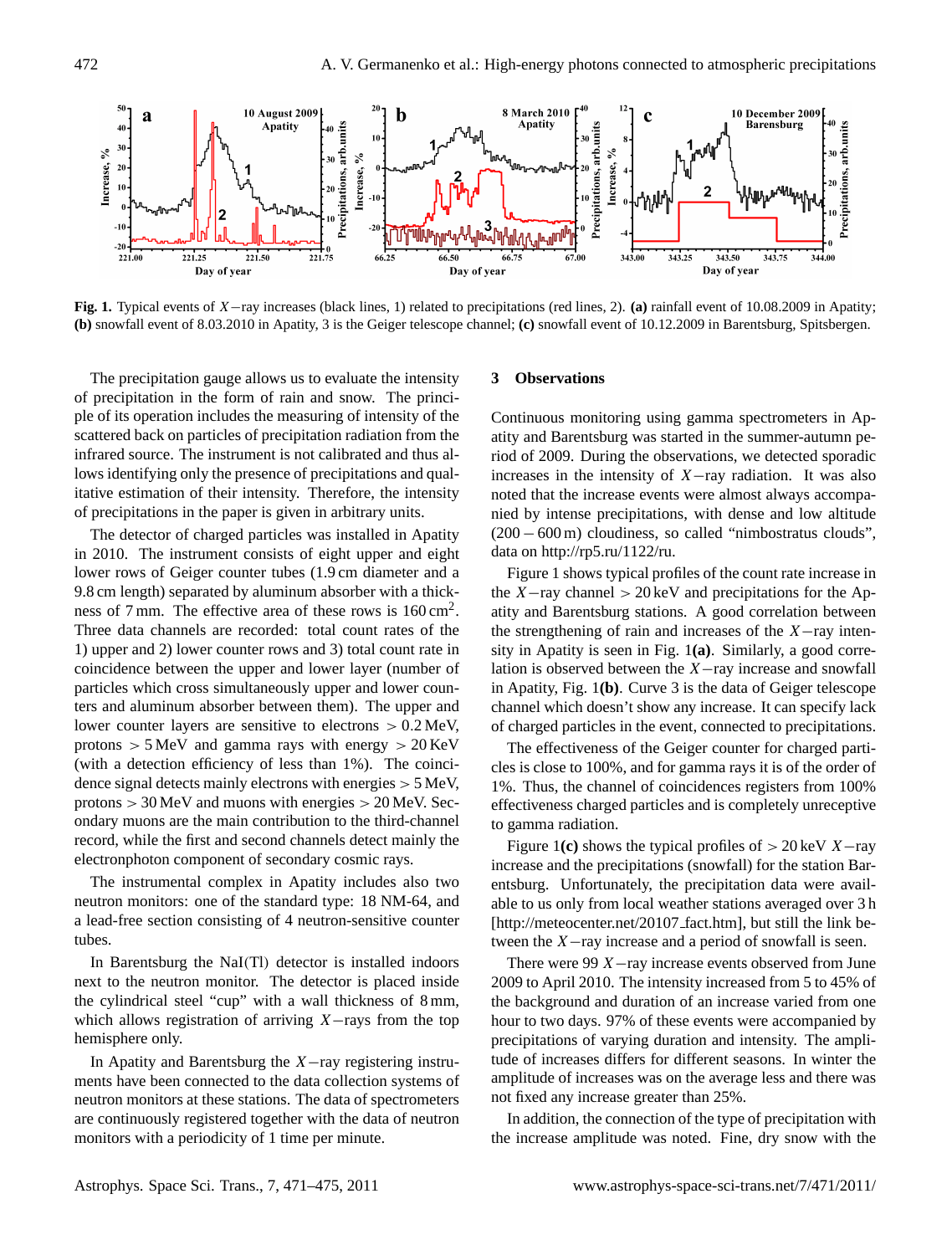wind (blizzard) or permanent drizzling rain was rarely accompanied by an increase. Most of the increase events were accompanied by heavy rains or snowfall with no strong wind.

During 2010 in Apatity, only 3 thunderstorms in the summer season were observed. Increases of photons in these thunderstorms were small,  $< 5 - 10\%$ , which is quite low for the summer season. The low bound of cumulus clouds in these thunderstorms exceeded 1000 m [\(http://rp5.ru/1122/](http://rp5.ru/1122/ru) [ru\)](http://rp5.ru/1122/ru), that we consider a reason why X−ray increases were so small.

#### **4 Check experiments**

For clearing up the nature of increases observed on detectors NaI(Tl), it was required to carry out a series of additional checking experiments.

# **4.1 Estimation of an upper limit of** X−**rays energy**

We carried out measuring with the second identical NaI(Tl) spectrometer in Apatity covered totally from different directions with lead bricks by width of 5 cm. It did not register any effect during the increases on the main spectrometer. Thus, the maximum energy of the photons causing increases during precipitations does not exceed unities of MeV. Otherwise, we would have observed any increase on the detector covered by lead.

#### **4.2 Lack of radon contamination**

There is a radioactivity in the atmosphere which is formed by decay products of radon and other natural and anthropogenic radionuclides. We needed to be convinced that increases on gamma-ray spectrometers are not linked to washout with precipitation of any radioactivity from the atmosphere. It is known, for example, that rain scavenges radon progenies efficiently and they also emit gamma radiation in the energy range of hundreds keV. A source of radon in the atmosphere is the earth's crust. In the winter season, this radon source in Apatity and Barentsburg does not operate. The upper layer of ground is frozen and the width of the layer of snow covering ground exceeds 1 m. Nevertheless, increases of X−rays during precipitation in the winter season are observed with the same effectiveness as in the summer (Fig. 1**(b)** and **(c)**).

### **4.3 Lack of radioactive contamination in the rain-water**

For checking the connection of effect described here with a radioactivity of atmospheric precipitations, we have used the data of the regional laboratory of radiochemical control. This laboratory carries out regular measurements of all radionuclides, both natural, and an anthropogenic origin for the last few years. Weekly samples of precipitations (all amount of precipitation, collected for a week) are analyzed. We compared the weekly records of radioactivity in precipitations in Apatity with increases on our gammaspectrometer. There is no regular connection of occasional radioactivity enhancements with increase events detected by our gamma-spectrometer and which we attributed to the X−ray bremsstrahlung events.

In several cases of considerable X−ray increases, the samples of precipitations in the form of rain and snow have been collected and analyzed with radiochemical methods.

Here we consider results of the test of the collected rainwater in the event on 10 October 2010, when an increase of about 25% was observed.

The gamma-spectrometric analysis of 21 collected rain water has shown the usual presence of the natural and induced radio nuclides. Namely: the trace amount is registered of natural radionuclides of series  $^{232}$ Th and  $^{238}$ U, daughter products of their decay  $(^{226}Ra, ^{212,214}Pb, ^{212,214}Bi,$  etc.),  $^{40}$ K, <sup>7</sup>Be and anthropogenic radionuclide  $^{137}$ Cs. By "trace" we mean that it is much less than normalized value for potable water. And it is quite unlikely that it could cause the X−ray increases registered.

The detected total specific alpha-activity, 0.0002 Bk/l, is more than 2 orders of magnitude lower than the normalized value for potable water (0.2 Bk/l). The total specific betaactivity is of an order of magnitude lower than the normalized value for potable water (1 Bk/l).

#### **4.4 Lack of charged component**

The scintillation detector NaI(Tl) of a gamma-spectrometer is sensitive both to the electromagnetic component of radiation and to the charged one. Clarifying the relative contribution of the charged component of radiation to the increases detected by a spectrometer is possible with the help of a charged particle detector based on Geiger counters. It is known that effectiveness of these counters with regard to the charged component of radiation is two orders of magnitude higher than to gamma-ray quanta. Connection of two layers of counters on coincidence, as described in Sect. 2, ensures detecting the charged component of radiation only. In Fig. 1**(b)** an example is shown of joint registration by these two detectors during an increase event on 8 March 2010. There are no charged components (electrons and muons) in the radiation causing the increase on the NaI(Tl) detector.

### **5 Discussion**

As it was shown above, the increases in the count rate of the gamma-ray spectrometers during precipitations are not related with radioactivity of the atmosphere, including radon. They also are not caused by charged particles. Increases should be caused by photons whose upper energy limit is less than 1 MeV. The probable source of these particles is the X−ray bremsstrahlung produced by electrons accelerated in a rain (snowfall) cloud. Near the Earth's surface the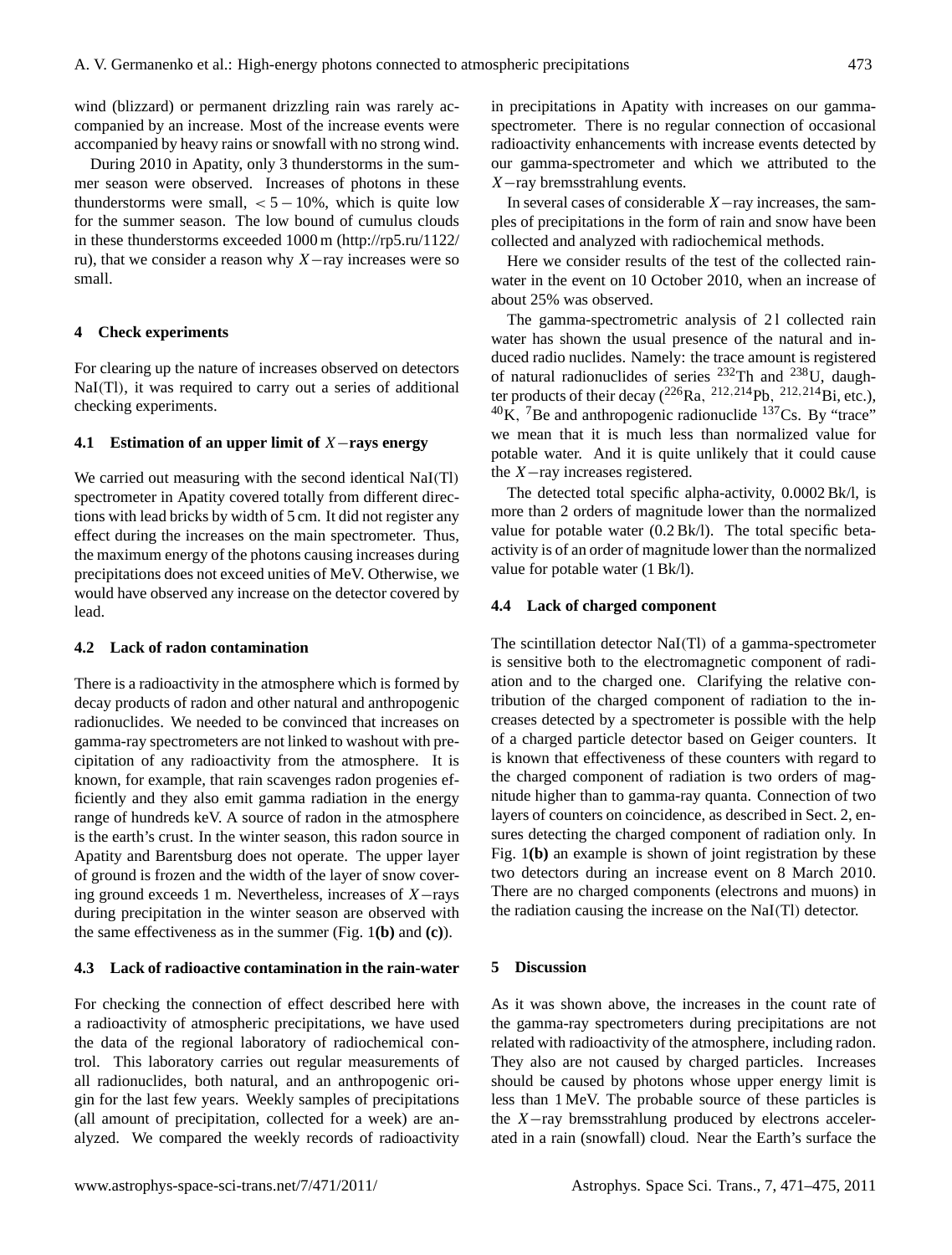

**Fig. 2.** Comparison of model spectra (color curves) with the experimental one (black line).

electric field in quiet weather is about 100 V/m. Inside the rain clouds the electric field strength is much higher and may reach kilovolts per meter and even tens of kV/m ([Rust and](https://www.researchgate.net/publication/237722472_Initial_balloon_soundings_of_the_electric_field_in_winter_nimbostratus_clouds_in_the_USA?el=1_x_8&enrichId=rgreq-a94412ce52bc230b5fb1575371add4e3-XXX&enrichSource=Y292ZXJQYWdlOzI0MTU1NjEwMztBUzoxNDc0NTg3NDcyNzczMTNAMTQxMjE2ODMxMzQ2OA==) [Trapp, 2002](https://www.researchgate.net/publication/237722472_Initial_balloon_soundings_of_the_electric_field_in_winter_nimbostratus_clouds_in_the_USA?el=1_x_8&enrichId=rgreq-a94412ce52bc230b5fb1575371add4e3-XXX&enrichSource=Y292ZXJQYWdlOzI0MTU1NjEwMztBUzoxNDc0NTg3NDcyNzczMTNAMTQxMjE2ODMxMzQ2OA==)). This is enough to accelerate electrons up to the energies sufficient to produce  $X$ −ray radiation, which can reach terrestrial surface and cause appreciable increases in the count rate of the gamma - detectors.

The intensity of the photons is determined by the generation of energetic electrons and positrons in the form of bremsstrahlung and the alternative process of absorption in the air. When passing through the matter, the electron loses energy due to ionization and radiation losses. In our lowenergy energy domain ( $E_e$  < 1 MeV) a decisive contribution to the energy losses gives the ionization process. Radiation losses become significant at much higher energies (Lazutin, 1986).

# **6 Spectra of increases and interpretation of experimental data**

At the instrumental complex in Apatity we also obtained energy spectra of photons during increases with the help of the 4096-channel pulse-height analyzer. The calibration of the spectrometer was carried out with the help of radioactive gamma-sources  $^{241}$ Am (lines of 26 and 60 KeV) and  $^{137}$ Cs (662 KeV). The spectrum of photons causing an increase was obtained by a subtraction from the measured spectrum during the increase of a spectrum of a quiet background before the increase. In Fig. 2 by a thick line is shown one of the experimental spectra obtained in the event on 8 March 2010 (Fig. 1**(b)**). The spectrum has a gradual form. There are not narrow peaks characters for lines of radionuclides.

We tried to simulate the observed  $X$ −ray spectra in the frames of our above suggestion about the bremsstrahlung origin.

The energy spectrum of electrons in the energy range  $(E < 1$  MeV) can be approximated by an exponential law (Lazutin, 1986).

$$
\frac{dN(E)}{dE} = N_0 \cdot e^{-E/E_0},\tag{1}
$$

where  $E_0$  is characteristic energy, which varies in the range from tens to hundreds keV.

At simulation we use expressions for conversion of an electron flux in a  $X$ -ray bremsstrahlung in view of simultaneous losses on ionization in air.

$$
\frac{dN(h\nu)}{d(h\nu)} = \alpha^{\log_2 \frac{E_0}{5}} \cdot \rho \cdot \left(\frac{h\nu}{E_0}\right)^{-\frac{3}{2}} \cdot \frac{dN_e}{dE}
$$
(2)

where  $\frac{dN(hv)}{d(hv)}$  is spectrum of photons for a given electron spectrum with an exponent  $E_0$ ,  $\alpha = 1.63$ ,  $\rho = 3.48 \cdot 10^{-4}$ .

It should be noted that the one must account for effects of absorption in the air of both electrons and produced by them X−ray photons. Due to the strong absorption of electrons with energies of tens or hundreds KeV in the air, it is expected that only particles produced no higher than 300−600 m can reach the ground level. This is also confirmed by the fact that almost all registered increases we observed in the overcast with the lower edge of the clouds from 200 − 600 m. We obtain the expression that describes the spectrum of X–ray radiation at the Earth's surface after accounting for losses due to absorption of both electrons and gamma rays:

$$
N(h\nu) = \int_0^l \left[ \exp(\mu(h\nu) \cdot (l - x)) \right]
$$

$$
\int_{hv}^{\infty} Q(E, hv) \cdot \exp\left(-\frac{E}{E_0} + (k \cdot x)\right) dE \right] dx, \quad (3)
$$

where:

l is height of generation of accelerated electrons.  $\mu$  is linear attenuation coefficient of gamma - radiation.  $Q(E, h\nu)$  is differential cross section of bremsstrahlung.  $k$  is specific losses of electrons in the air (220 keV/m).

Calculations are made in the energy range of  $X$ -ray  $hv$ from 0 to 1000 keV (step 4 keV) and for the heights of the generation of electrons from 100 to 1000 m (step 50 m). For the altitude of generation we accept the altitude of the lower edge of the clouds.

Figure 2 shows the results of model calculations according to formula (3) of the spectra of bremsstrahlung photons at the Earth's surface, produced by accelerated electrons in the atmosphere at height l for different values of this parameter from 500 to 650 m, which is suppose the lover edge of clouds.

A thick curve shows the spectrum of photons measured in the event of 8 March 2010 (Fig. 1**(b)**). It is evident that the measured spectrum agrees well with the model obtained for the generation altitude band of 500−550 m with an integral exponential spectrum with  $E_0 = 100$  keV.